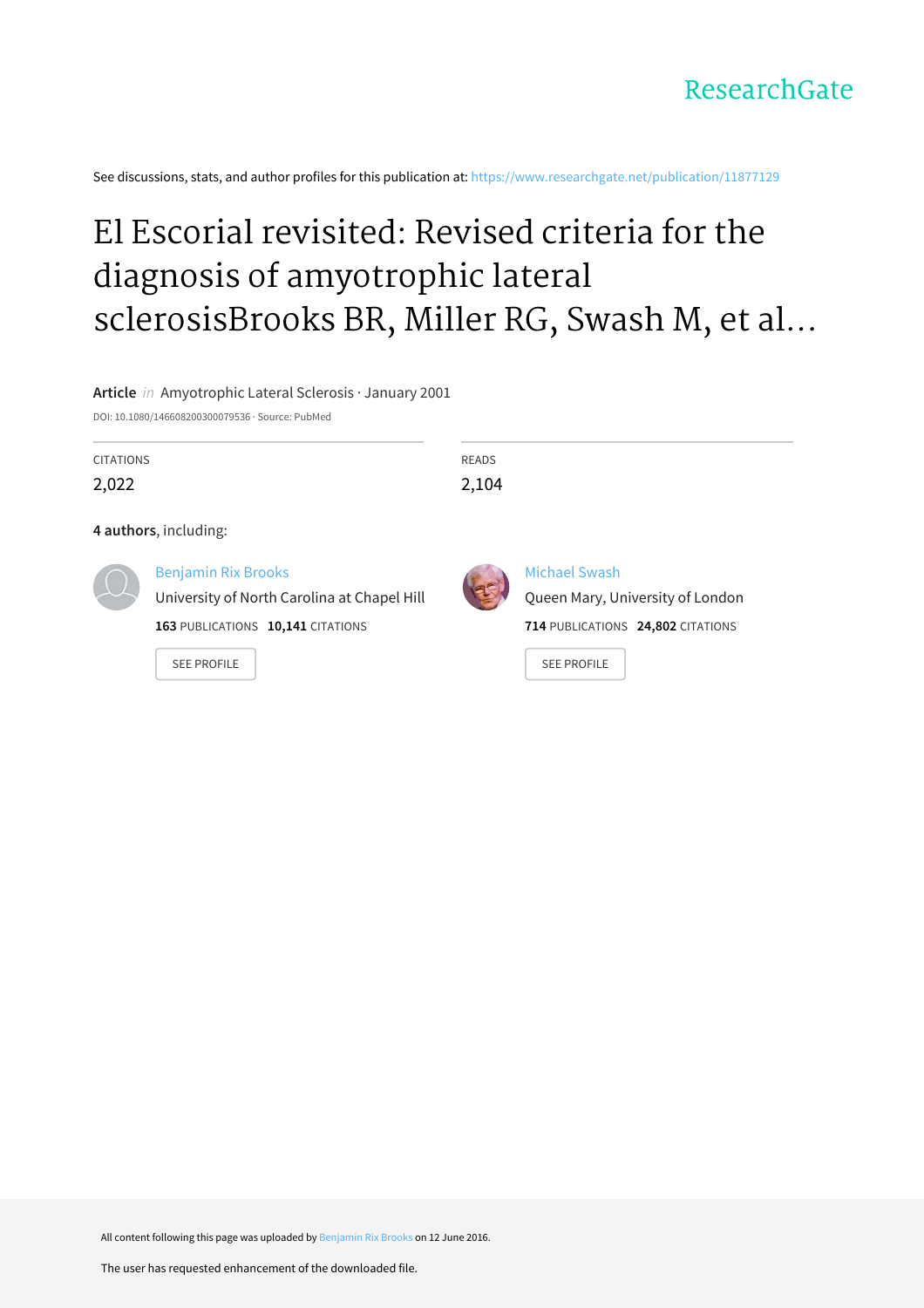# El Escorial revisited: Revised criteria for the diagnosis of amyotrophic lateral sclerosis

Benjamin Rix Brooks $^{\rm 1}$ , Robert G Miller $^{\rm 2}$ , Michael Swash $^{\rm 3}$ , Theodore L Munsat $^{\rm 4}$ , for the World Federation of Neurology Research Group on Motor Neuron Diseases

<sup>1</sup>Conference Organizer for WFN Research Committee on Motor Neuron Diseases <sup>2</sup>Chairman, WFN ALS Clinical Trials Consortium <sup>3</sup>Chairman, WFN Research Committee on Motor Neuron Diseases <sup>4</sup>Chairman, WFN Research Committees Airlie House "Current Issues in ALS Therapeutic Trials'" Workshop Contributors Warrenton, Virginia April 2 – 4, 1998

Correspondence:

Benjamin Rix Brooks, MD ALS Clinical Research Center University of Wisconsin Hospital and Clinics Clinical Science Center H6–563 Madison, Wl 53792–5132, USA Tel.: (608) 263–9057 Fax: (608) 263–0412 Email: Brooks@neurology.wisc.edu

# Introduction

Amyotrophic lateral sclerosis (ALS) is a progressive neurodegenerative disorder involving primarily motor neurons in the cerebral cortex, brainstem and spinal cord. The variability in clinical findings early in the course of ALS and the lack of any biological diagnostic marker make absolute diagnosis difficult and compromise the certainty of diagnosis in clinical practice, therapeutic trials and other research purposes.

The El Escorial criteria<sup>1</sup> for the diagnosis of ALS have been widely accepted, but it was felt that they should be revised in order to increase their sensititvity. The criteria described below represent the result of a three-day workshop, convened at Airlie Conference Center, Warrenton, Virginia on 2–4 April, 1998 by the World Federation of Neurology Research Committee on Motor Neuron Diseases.

This consensus document, reviewed, amended and ultimately accepted by all workshop participants, has been placed on the WFN ALS website (www.wfnals.org) where additional clinicians, researchers involved in ALS research, as well as appropriate scientific review bodies and concerned voluntary organizations, have reviewed it, prior to formal publication.

# Requirements for the diagnosis of ALS

The diagnosis of ALS requires: (A) the **presence** of:

- (A: 1) evidence of **lower motor neuron (LMN) degeneration** by clinical, electrophysiological or neuropathologic examination,
- (A: 2) evidence of **upper motor neuron (UMN) degeneration** by clinical examination, and
- (A: 3) **progressive spread of symptoms or signs** within a region or to other regions, as determined by history or examination,

together with:

(B) the **absence** of

- (B:1) **electrophysiological or pathological evidence of other disease processes** that might explain the signs of LMN and/or UMN degeneration, and
- (B:2) **neuroimaging evidence of other disease processes** that might explain the observed clinical and electrophysiological signs*.*

# Clinical studies in the diagnosis of ALS

A careful history, physical and neurological examination must search for clinical evidence of UMN and LMN signs

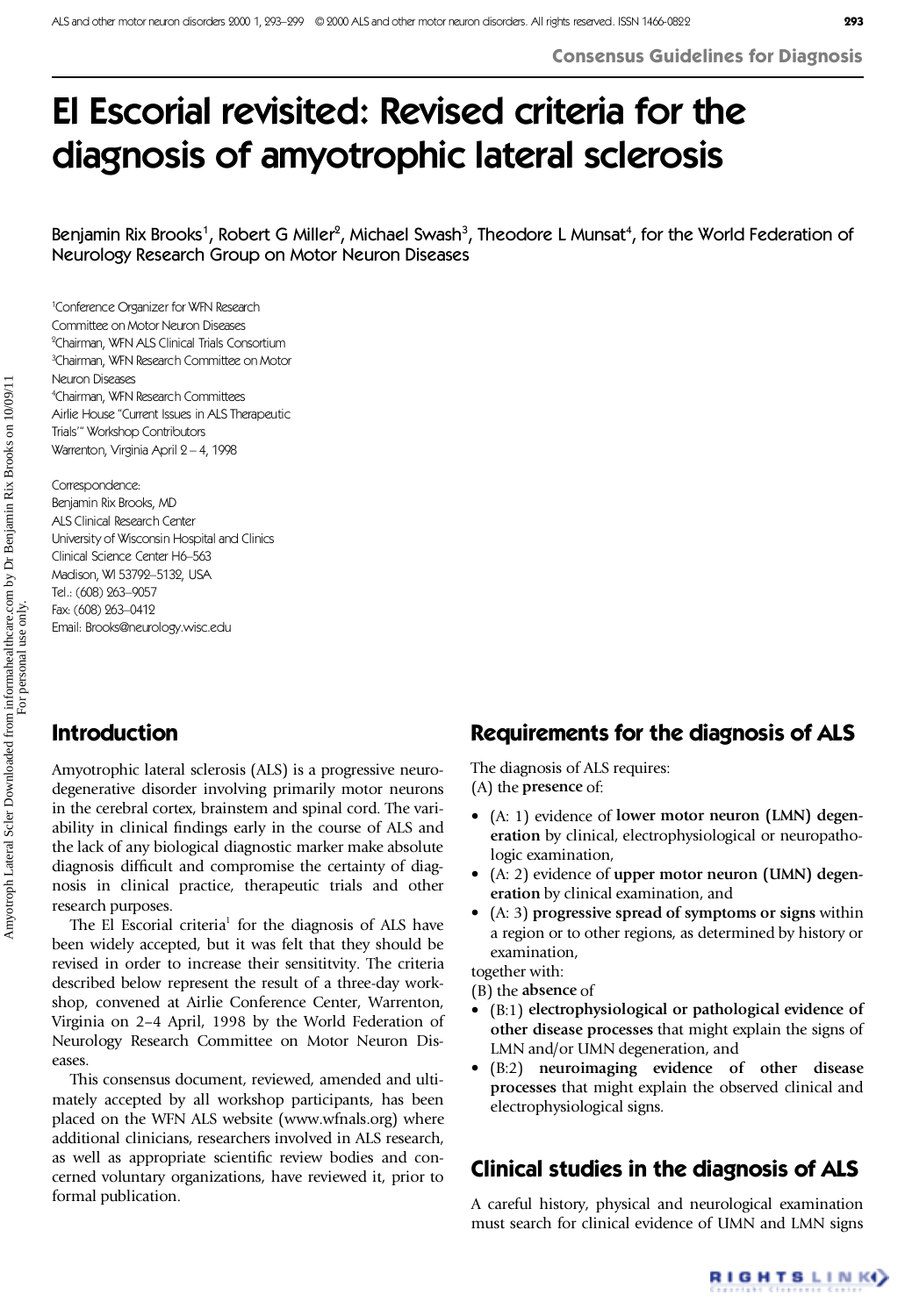in four regions (brainstem, cervical, thoracic, or lumbosacral spinal cord) of the central nervous system (CNS). Ancillary tests should be reasonably applied, as clinically indicated, to exclude other disease processes. These should include electrodiagnostic, neurophysiological, neuroimaging and clinical laboratory studies .

#### Clinical evidence of LMN and UMN degeneration is required for the diagnosis of ALS

The clinical diagnosis of ALS, without pathological confirmation, may be categorized into various levels of certainty by clinical assessment alone, depending on the presence of UMN and LMN signs together in the same topographical anatomic region in either the brainstem (bulbar cranial motor neurons), or the cervical, thoracic, or lumbosacral spinal cord (anterior horn motor neurons). The terms **Clinically Definite ALS** and **Clinically Probable ALS** are used to describe these categories of clinical diagnostic certainty on clinical criteria alone:

Clinically Definite ALS is defined on clinical evidence alone by the presence of UMN, as well as LMN signs, in the bulbar region and at least two spinal regions or the presence of UMN and LMN signs in three spinal regions.

**Clinically Probable ALS** is defined on clinical evidence alone by UMN and LMN signs in at least two regions with some UMN signs necessarily rostral to (above) the LMN signs.

The terms **Clinically Probable ALS – Laboratory-supported** and **Clinically Possible ALS** are used to describe these categories of clinical certainty on clinical and criteria or only clinical criteria:

**Clinically Probable ALS – Laboratory-supported** is defined when clinical signs of UMN and LMN dysfunction are in only one region, or when UMN signs alone are present in one region, and LMN signs defined by EMG criteria are present in at least two regions, with proper application of neuroimaging and clinical laboratory protocols to exclude other causes.

**Clinically Possible ALS** is defined when clinical signs of UMN and LMN dysfunction are found together in only one region or UMN signs are found alone in two or more regions; or LMN signs are found rostral to UMN signs and the diagnosis of Clinically Probable ALS – Laboratorysupported cannot be proven by evidence on clinical grounds in conjunction with electrodiagnostic, neurophysiologic, neuroimaging or clinical laboratory studies. Other diagnoses must have been excluded to accept a diagnosis of Clinically Possible ALS.

**Clinically Suspected ALS** may be suspected in many settings, where the diagnosis of ALS could not be regarded as sufficiently certain to include the patient in a research study. Hence, this category is deleted from the revised El Escorial Criteria for the Diagnosis of ALS.

#### Clinical types and patterns of ALS

There are a number of ALS and ALS-like syndromes that must be recognized:

- 1. **Sporadic ALS**  ALS occurring alone or present incidentally with other preexisting disease processes
- 2. **Genetically-determined (familial, hereditary) ALS** ALS, present in one or more generations, associated with different modes of inheritance and defined pathogenic mutations such as superoxide dismutase-1  $(SOD1)$  mutations or hexoseaminidase  $A/B$  deficiency.

ALS may occur as a genetically determined disease. In some cases, the pathogenic mutation has been determined, e.g. mutations of the SOD1 gene. When there is a family history of such a defined pathogenic mutation, the diagnosis may be upgraded to Clinically Definite **Familial ALS – Laboratory-supported:** ALS presenting with progressive upper and/or lower motor neuron signs in at least a single region (in the absence of another cause for the abnormal neurological signs).

However, in genetically determined cases where the gene has not been identified (even if linkage is established), the criteria for the diagnosis of sporadic ALS apply.

- 3. **ALS-Plus Syndromes** ALS present in association with clinical features of other neurological diseases which develop in addition to the phenotype of ALS which develop in parallel with the ALS, e.g. extra-pyramidal features or dementia. (Appendix 1)
- 4. **ALS with Laboratory Abnormalities of Uncertain Significance** – ALS present in association with laboratorydefined abnormalities that are of uncertain significance to the pathogenesis of ALS. (Appendix 2)
- 5. **ALS-Mimic Syndromes** These syndromes occur as a consequence of other, non-ALS pathogenic processes, and do not represent other forms of ALS. ALS-Mimic Syndromes include the post-poliomyelitis syndrome, multifocal motor neuropathy with or without conduction block; endocrinopathies, especially hyperparathyroid or hyperthyroid states; lead intoxication; infections; and paraneoplastic syndromes.

# Electrophysiological studies in the diagnosis of ALS

Patients in whom the diagnosis of ALS is considered on clinical grounds **should have electrophysiological studies** performed to:

- confirm LMN dysfunction in clinically affected **regions**,
- **detect electrophysiological evidence of LMN dysfunction in clinically uninvolved regions** and
- **exclude other pathophysiological processes**.

These electrophysiological studies should be performed by qualified physicians according to established standards. It is essential to interpret the electrophysiological results in conjunction with the clinical and other ancillary findings. (Appendix 3)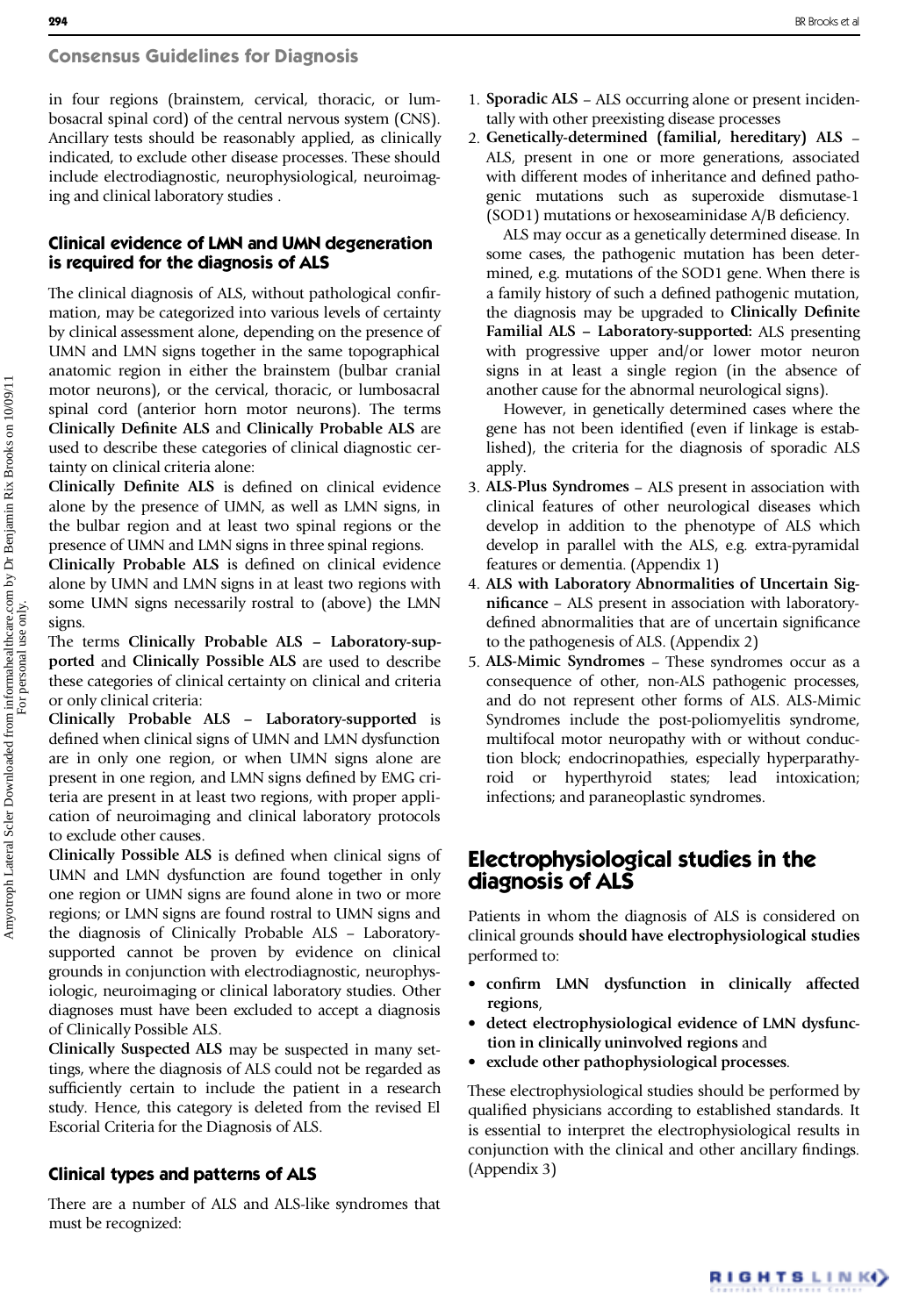|                                                                               | <b>Brainstem</b>                                                                                                                                                                  | Cervical                                                                                                                                              | <b>Thoracic</b>                                                                                      | Lumbosacral                                                                                                                                                 |
|-------------------------------------------------------------------------------|-----------------------------------------------------------------------------------------------------------------------------------------------------------------------------------|-------------------------------------------------------------------------------------------------------------------------------------------------------|------------------------------------------------------------------------------------------------------|-------------------------------------------------------------------------------------------------------------------------------------------------------------|
| Lower motor<br>neuron signs<br>weakness,<br>atrophy,<br>fasciculations        | $\bullet$ jaw, face,<br>$\bullet$ palate,<br>$\bullet$ tongue,<br>$\bullet$ larynx                                                                                                | $\bullet$ neck, arm,<br>hand,<br>$\bullet$ diaphragm                                                                                                  | $\bullet$ back.<br>$\bullet$ abdomen                                                                 | $\bullet$ back.<br>abdomen,<br>$\bullet$ leg, foot                                                                                                          |
| Upper motor<br>neuron signs<br>pathologic spread of<br>reflexes, clonus, etc. | • clonic jaw jerk,<br>$\bullet$ gag reflex,<br>• exaggerated<br>snout reflex.<br>$\bullet$ pseudobulbar<br>features.<br>• forced yawning,<br>• pathologic DTRs,<br>• spastic tone | $\bullet$ clonic DTRs.<br>$\bullet$ Hoffmann<br>reflex,<br>$\bullet$ pathologic DTRs,<br>• spastic tone,<br>• preserved reflex in<br>weak wasted limb | $\bullet$ loss of superficial<br>abdominal reflexes.<br>$\bullet$ pathologic DTRs,<br>• spastic tone | $\bullet$ clonic DTRs.<br>$\bullet$ extensor<br>plantar<br>response,<br>• pathologic DTRs,<br>• spastic tone,<br>• preserved reflex in<br>weak, wasted limb |

#### Table 1

Lower motor neuron and upper motor neuron signs in four CNS regions

## Neuroimaging studies in the diagnosis of ALS

Neuroimaging studies should be selected in order to **exclude other conditions** which may cause UMN and/or LMN signs that may simulate sporadic ALS. (Appendix 4)

There are no neuroimaging tests which provide positive support for the diagnosis of ALS, although there are neuroimaging methods (e.g. MRI spectroscopy) that may in the future be used to support the diagnosis of UMN involvement. Rarely, brain  $T_2$ -weighted MRI may show increased signal in the corticospinal tracts.

## Clinical laboratory studies in the diagnosis of ALS

The diagnostic process employed to confirm the diagnosis of sporadic ALS, when the diagnosis is uncertain, includes repeated clinical examinations to document progression, repeated electrophysiological and/or neuroimaging examinations to exclude structural disorders and clinical laboratory examinations to exclude other disorders or support the diagnosis of ALS-Plus Syndromes, ALS-Mimic Syndromes, or ALS with Laboratory Abnormalities of Uncertain Significance. (Appendix 5)

# Neuropathological studies in the diagnosis of ALS

The diagnosis of sporadic ALS may be **supported or excluded by muscle and/or biopsy studies** in the living patient.

The diagnosis of sporadic ALS may be **proven or excluded by autopsy** examination. (Appendix 6)

# References

1. Subcommittee on Motor Neuron Diseases of World Federation of Neurology Research Group on Neuromuscular Diseases, El Escorial "Clinical Limits of ALS" Workshop Contributors. El Escorial World Federation of Neurology criteria for the diagnosis of amyotrophic lateral sclerosis. J Neurol Sci 1994; 124: 96–107.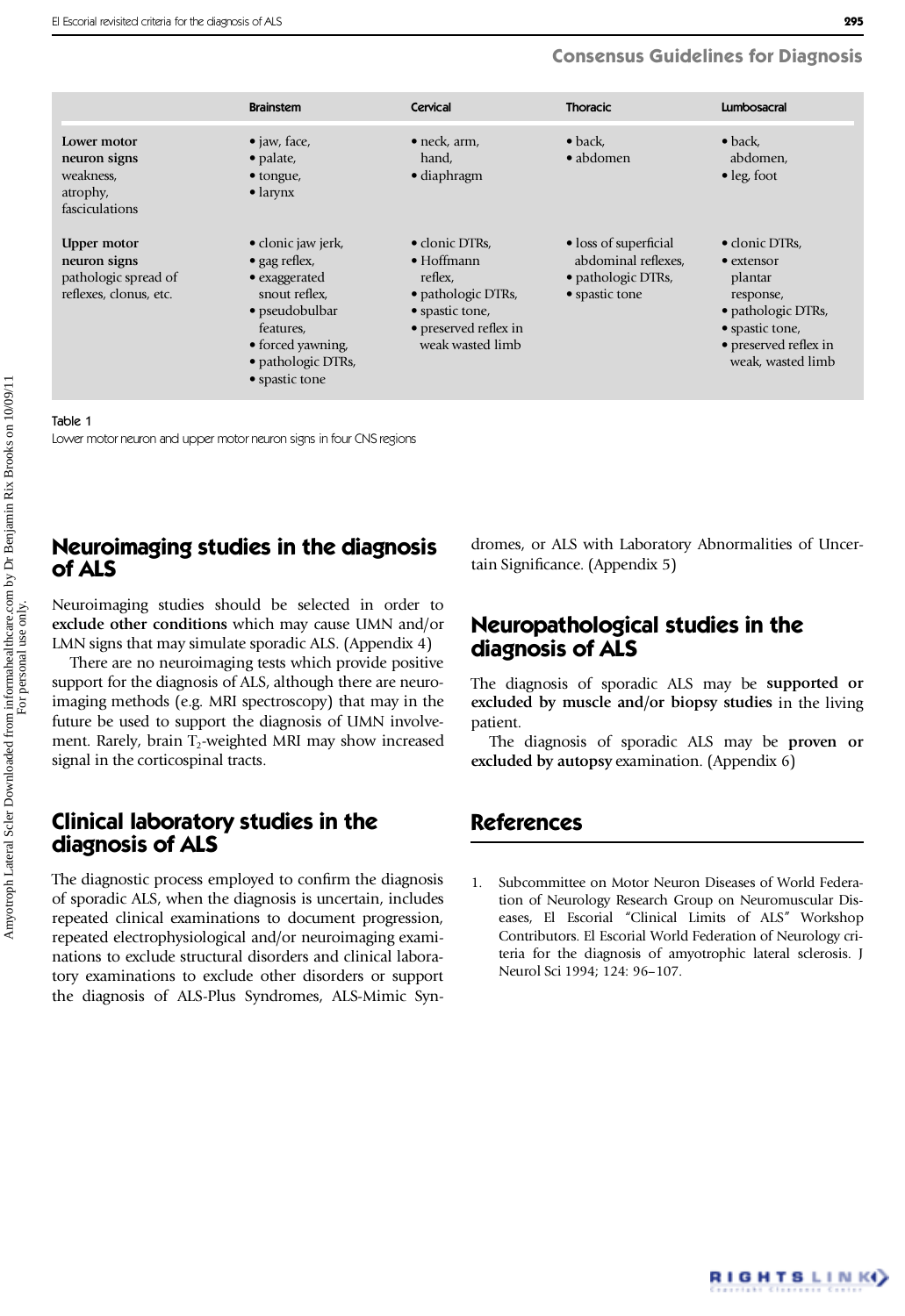| Glossary        |  |
|-----------------|--|
| <b>Definite</b> |  |
|                 |  |

| Definite         | specific clinical and exclusionary criteria met; no other diagnosis possible on basis of clinical distribution or<br>laboratory findings                          |
|------------------|-------------------------------------------------------------------------------------------------------------------------------------------------------------------|
| Dementia         | progressive deterioration of specific cognitive functions                                                                                                         |
| Extrapyramidal   | clinical features localizable to basal ganglia and/or midline cerebellum                                                                                          |
| Hyperreflexia    | spread of deep tendon reflex outside stimulated territory                                                                                                         |
| Minor            | subjective and objective complaints confirmed by examination (utilization of instrumental sensory testing may<br>increase the detection of sensory abnormalities) |
| Onset            | time of first subjective symptom noticed by patient which later is confirmed by examination                                                                       |
| Possible         | specific clinical and exclusionary criteria met                                                                                                                   |
| Probable         | specific clinical and exclusionary criteria met                                                                                                                   |
| Radicular        | distribution conforming to particular nerve root                                                                                                                  |
| Region           | brainstem, cervical, thoracic or lumbosacral spinal cord levels (regional involvement is defined by either right or left                                          |
|                  | sided signs)                                                                                                                                                      |
| Required         | necessary or sufficient                                                                                                                                           |
| Segment          | single brainstem or spinal cord level                                                                                                                             |
| <b>Spread</b>    | involvement of new anatomic segments or regions in the central nervous system                                                                                     |
| <b>Support</b>   | neither necessary nor sufficient, but may suggest                                                                                                                 |
| Systemic         | non-central nervous system                                                                                                                                        |
| <b>Weakness</b>  | decreased isometric strength                                                                                                                                      |
| <b>Worsening</b> | increased weakness of muscles in previously affected segment                                                                                                      |

# APPENDIX 1: ALS-Plus and ALS-Mimic Syndromes

ALS-Plus Syndromes and ALS-Mimic Syndromes must meet the clinical, electrophysiological and neuroimaging criteria for Clinically Possible, Clinically Probable or Clinically Definite ALS. The predominant presentation in ALS-Plus Syndromes and ALS-Mimic Syndromes is that seen in sporadic ALS, but includes one or more features such as:

- 1. Geographic clustering (including disorders seen in the Western Pacific, Guam, Kii Peninsula, North Africa, Madras, etc).
- 2. Extrapyramidal signs (bradykinesia; cogwheel rigidity; tremor; familial or sporadic).
- 3. Cerebellar degeneration (spinocerebellar abnormalities; familial or sporadic).
- 4. Dementia (familial or sporadic; frontal lobe type; Creutzfeldt-Jacob amyotrophic form).
- 5. Autonomic nervous system involvement (clinically significant abnormal cardiovascular reflexes; bowel or bladder control problems; familial or sporadic).
- 6. Objective sensory abnormalities (decreased vibration; sharp/dull discrimination; blunting of cold sensation; familial or sporadic).
- 7. Ocular movement abnormalities (supranuclear; nuclear; familial or sporadic).
- 8. ALS mimics (delayed post-poliomyelitis; multifocal motor neuropathy with or without conduction block; endocrinopathies; lead intoxication; infections).

# APPENDIX 2: ALS with Laboratory Abnormalities of Uncertain Significance (ALS-LAUS) Syndromes

ALS with Laboratory Abnormalities of Uncertain Significance (ALS-LAUS) must meet the clinical, electrophysiological and neuroimaging criteria for Clinically Probable or Clinically Definite ALS. ALS-LAUS have laboratorydefined features which may be relevant to the development of the ALS phenotype. In some patients correction of the associated abnormality may result in alteration of the disease course. Such patients need special consideration in the context of research studies.

ALS-LAUS includes patients with Clinically Definite or Clinically Probable ALS associated with:

- 1. Monoclonal gammopathy (monoclonal gammopathy of unknown signicance, Waldenstrom's macroglobulinemia, osteosclerotic myeloma, etc).
- 2. Autoantibodies (high-titer GMI ganglioside antibody; etc).
- 3. Nonmalignant endocrine abnormalities (hyperthyroidism, hyperparathyroidism, hypogonadism, etc).
- 4. Lymphoma (Hodgkin's and non-Hodgkin's lymphoma). Cases of sporadic ALS associated with cancer of the lung, colon or thyroid and insulinoma, are currently thought not to be causally related to the neoplasm.
- 5. Infection (HIV-1, HTLV-1, varicella-zoster, brucellosis, borrelliosis, cat-scratch disease, syphilis etc).
- Exogenous toxins (e.g. lead, mercury, aluminum).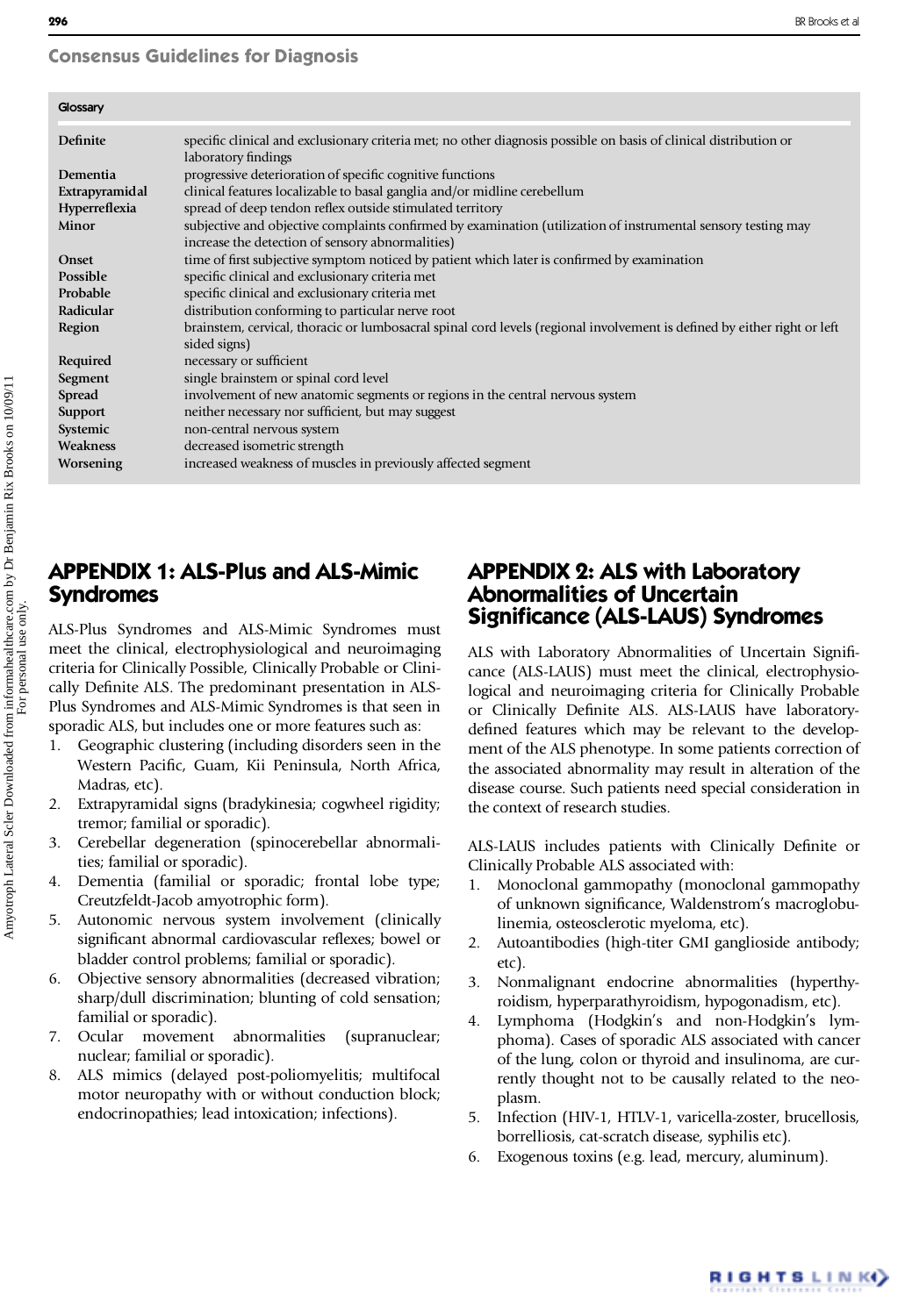# APPENDIX 3: Employing electrophysiological studies in the diagnosis of ALS

ALS may be most reliably identified when the clinical and electrophysiological changes involve a sufficient number of regions so that other possible causes of similar EMG abnormalities are highly unlikely. The electrodiagnostic (EMG / NCV) examination is thus an extension of the clinical examination used to identify LMN dysfunction.

## Electrophysiological features of LMN dysfunction

## Conventional EMG studies

The features of LMN dysfunction in a particular muscle are defined by electromyographic concentric needle examination to provide evidence of active and chronic denervation including fibrillations and fasciculations. Nerve conduction studies are also required to exclude motor neuropathy.

Signs of **active denervation** consist of:

- 1. **brillation potentials**
- 2. **positive sharp waves**

Signs of **chronic denervation** consist of:

- large motor unit potentials of increased duration with an increased proportion of polyphasic potentials, often of increased amplitude
- 2. **reduced interference pattern with firing rates higher** than 10 Hz unless there is a significant UMN component, in which case the firing rate may be lower than 10 Hz
- 3. **unstable motor unit potentials**.

The combination of active denervation findings and chronic denervation findings is required but the relative proportion may vary from muscle to muscle.

## Fasciculation potentials

Fasciculation potentials are a characteristic clinical feature of ALS. Their presence in EMG recordings is helpful in the diagnosis of ALS, particularly if they are of long duration 2. and polyphasic, and when they are present in muscles in which there is evidence of active or chronic partial denervation and reinnervation. Their distribution can vary. Their absence raises diagnostic doubts, but does not preclude the diagnosis of ALS. Fasciculation potentials of normal morphology occur in normal subjects (benign fasciculations), and fasciculation potentials of abnormal morphology occur in other denervation disorders, e.g. motor neuropathies.

## Quantitative EMG studies

In addition to conventional EMG examination, signs of chronic partial denervation can also be demonstrated with other techniques, including

- 1. single fiber EMG,
- 2. macro EMG,
- 3. turns/amplitude analysis and decomposition EMG,
- 4. quantitative motor unit potential analysis
- 5. motor unit number estimates (MUNE).

## Topography of active and chronic denervation and reinnervation

The EMG signs of LMN dysfunction required to support a diagnosis of ALS should be found in at least two of the four CNS regions: brainstem (bulbar / cranial motor neurons), cervical, thoracic, or lumbosacral spinal cord (anterior horn motor neurons).

- For the **brainstem** region it is sufficient to demonstrate the EMG changes in **one muscle** (e.g. tongue, facial muscles, jaw muscles])
- For the **thoracic spinal cord** region it is sufficient to demonstrate the EMG changes either in the **paraspinal muscles** at or below the T6 level or in the **abdominal muscles**.
- For the **cervical and lumbosacral spinal cord** regions, **at least two muscles** innervated by different roots and peripheral nerves must show EMG changes.

## Nerve conduction studies

Nerve conduction studies are required for the diagnosis principally to define and exclude other disorders of peripheral nerve, neuromuscular junction and muscle that may mimic or confound the diagnosis of ALS. These studies should generally be normal or near normal.

- The motor conduction times should be normal unless the compound muscle potential is small.
- The sensory nerve conduction studies can be abnormal in the presence of entrapment syndromes and coexisting peripheral nerve disease.
- Lower extremity sensory nerve responses can be difficult to elicit in the elderly.

Electrophysiological features compatible with UMN involvement include:

- 1. Up to 30% increase in central motor conduction time determined by cortical magnetic stimulation
- Low firing rates of motor unit potentials on maximal effort.

Electrophysiological features suggesting other disease processes include:

- 1. Evidence of motor conduction block.
- 2. Motor conduction velocities lower than 70%, and distal motor latencies over 30%, of the lower and upper limit of normal values, respectively.
- 3. Sensory nerve conduction studies that are abnormal. Entrapment syndromes, peripheral neuropathies and advanced age may render sensory nerve action potentials difcult to elicit in the lower extremities.
- 4. F-wave or H-wave latencies more than 30% above established normal values.
- 5. Decrements greater than 20% on repetitive stimulation.
- 6. Somatosensory evoked response latency greater than 20% above established normal values.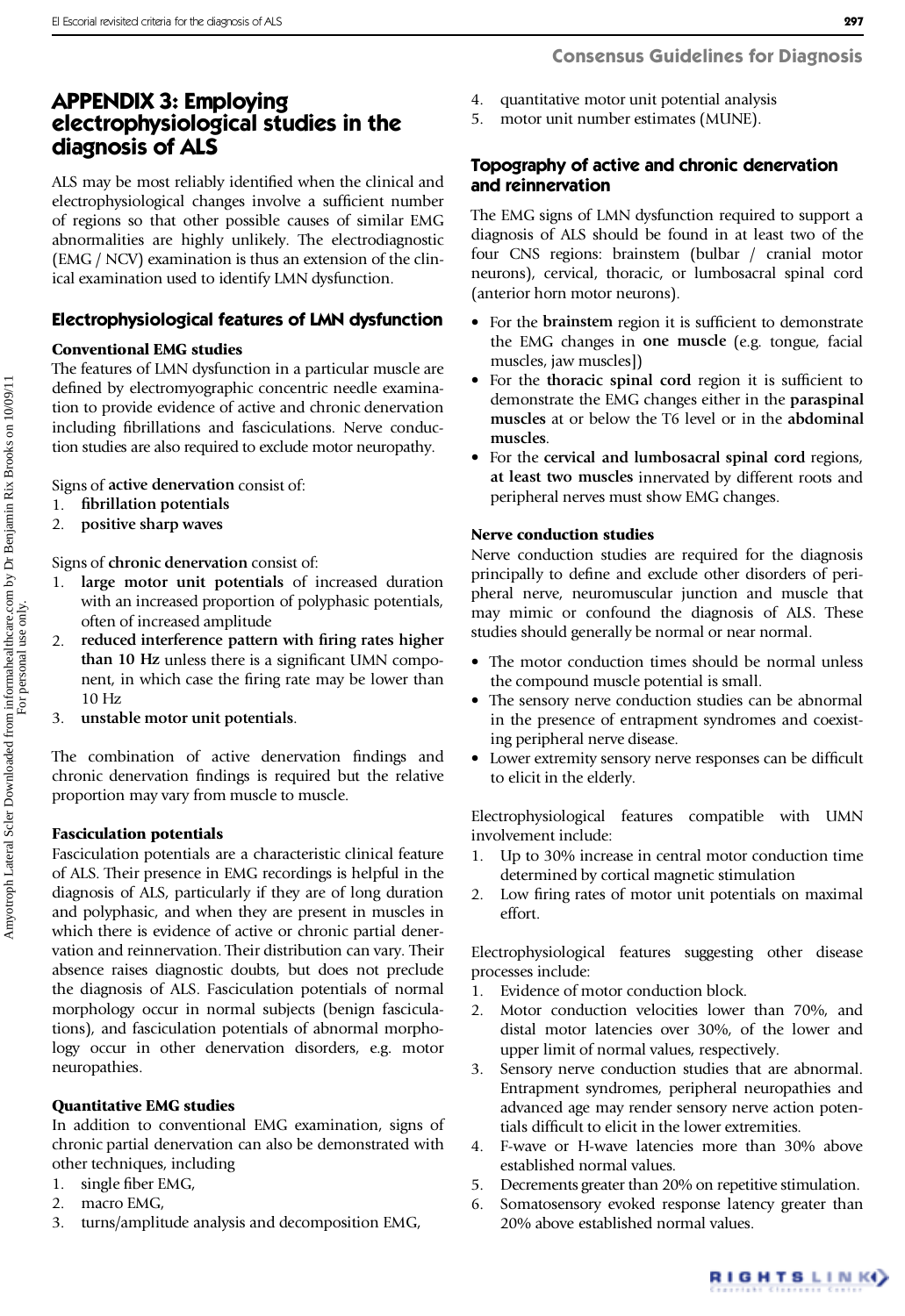- 7. Full interference pattern in a clinically weak muscle.
- 8. Significant abnormalities in autonomic function or electronystagmography.

# APPENDIX 4: Employing neuroimaging studies in the diagnosis of ALS

In patients with Clinically Definite ALS with bulbar or pseudobulbar involvement, neuroimaging studies are not essential. In all other patients, appropriate neuroimaging studies should be performed to rule out structural lesions that may explain the observed signs and symptoms. Neuroimaging features that cast doubt on the diagnosis of ALS or may be confounding factors in interpretation of diagnostic or clinical trial results include the following:

- 1. signicant bony abnormalities on plain X-rays of skull or spinal canal that might explain clinical findings.
- 2. signicant abnormalities of head or spinal cord MRI suggesting intra- or extra-parenchymal processes. However, abnormalities confined to the corticospinal tract are consistent with ALS.
- 3. signicant abnormalities of spinal cord myelography with/without CT or CT alone suggesting lesions as noted above.
- 4. signicant abnormalities on spinal cord angiography suggesting vascular malformations.

# APPENDIX 5: Employing clinical laboratory studies in the diagnosis of ALS

The demonstration of the presence of a pathogenetically relevant gene mutation can assist in the diagnosis of ALS (such as SOD1). There are no clinical laboratory tests which confirm the diagnosis of non-genetically determined ALS. Clinical laboratory tests that may be abnormal in otherwise typical ALS:

- Muscle enzymes (serum creatine kinase (unusual above ten times upper limit of normal), ALT, AST, LDH)
- Hypochloremia, increased bicarbonate (related to advanced respiratory compromise)
- Serum creatinine (related to loss of skeletal muscle mass)
- Elevated CSF protein (unusual above 100 mg/dl)

Clinical laboratory tests that may be abnormal in ALS with Laboratory Abnormalities of Uncertain Significance (ALS-LAUS) and ALS-Mimic Syndromes:

- Autoantibodies (including antineuronal)
- Hormonal abnormalities
- Bone marrow / lymph node biopsy (lymphoma may be associated with CSF protein >1g/dl)
- Evidence of infection
- Blood and urine lead/mercury levels
- Hexoseaminidase A/B

Clinical laboratory features inconsistent with the diagnosis of ALS:

There is no clinical laboratory finding which, if present with the proper clinical and electrophysiological signs of ALS and appropriate neuroimaging studies, rules out the diagnosis of ALS.

# APPENDIX 6: Employing neuropathology studies in the diagnosis of ALS

## Pathological studies in the living patient with sporadic ALS

## Indications for biopsy

Biopsies of the skeletal muscle, peripheral nerve and other tissues are not required for the diagnosis of ALS, unless the clinical, electrophysiological or laboratory studies have revealed changes that are atypical for ALS (e.g. inclusion body myositis). In addition, the muscle biopsy may be used to demonstrate LMN involvement in a body region that had not been shown to be involved by other techniques.

## Muscle biopsy

Features required for the diagnosis:

1. Evidence of chronic denervation/reinnervation in an affected muscle.

Features that are compatible with, and do not exclude, the diagnosis:

- 1. Scattered hypertrophied muscle fibers.
- 2. No more than a moderate number of target or targetoid fibers.
- 3. Fiber type grouping of no more than mild-to-moderate extent.
- 4. The presence of a small number of necrotic muscle fibers.

Features that rule out the diagnosis or suggest the presence of additional disease:

- 1. Significant monoclonal gammopathy, infiltration with lymphocytes and other mononuclear inflammatory cells.
- 2. Significant arteritis.
- 3. Significant numbers of muscle fibers involved with the following structural changes: necrosis; rimmed vacuoles; nemaline bodies; central cores; accumulation of mitochondria (ragged red fibers).
- 4. Large fiber type grouping.
- 5. Giant axonal swellings from accumulation of masses of neurofilaments, but not of PAS positive bodies, in intramuscular nerves.

**Pathological studies at autopsy** other than in cases surviving for prolonged periods on life support systems

## Gross pathological changes

*Features required for the diagnosis:*

There are no positive diagnostic features on gross pathological examination.